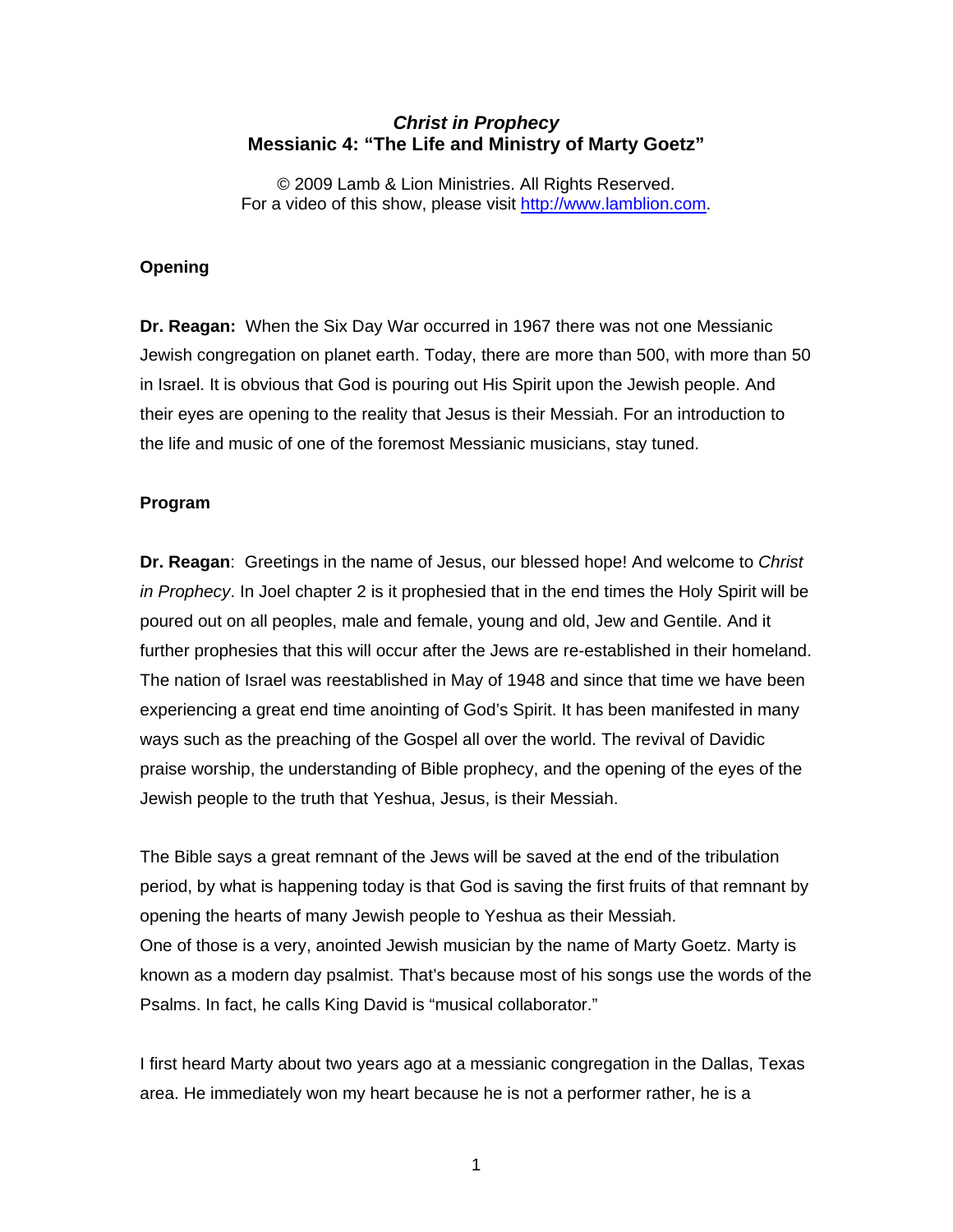worshiper. And as he worships with passion, he draws the audience into worshiping with him. Let me show you an example. Here is Marty singing one of his best known songs *O Lord, Our Lord*. The setting is a Messianic congregation in Toronto, Canada.

I think you understand now what I meant by when I said that Marty is a worshiper and a modern day psalmist. He is obviously a very gifted song writer, pianist, and singer. He also has a very interesting and inspiring testimony about how he came to know the Lord Jesus as Yeshua, his Messiah. Here is his testimony in his own words, woven together with two songs.

**Marty Goetz**: Many years ago, I was trying for fame and fortune in New York City with my partner Burt Lloyd, from Altoona, Pennsylvania, he was a Methodist. I of course a Jewish boy from Cleveland Ohio as I mentioned before. My folks, Albert and Florence Goetz raised me to be a good Jewish person and to appreciate my heritage and I really do. My grandparents on one side were from Poland, the other side from Russia. Who knew? I thought one day I'd make them all proud. I was a pretty smart guy, good grades in school, they looked at me, and they thought one day they might be able to say, especially my mother, "My son the doctor, my son the lawyer." They weren't prepared for "My son, the gospel singer." But bless their hearts, that's what they got, so you might pray for them. I'll tell you a little story.

#### **Song**

Grandpa studied Torah From the time he was a boy And until the day he passed away It was his highest joy And sometimes I think about what Grandpa would have said Had he heard how I interpreted these Words? I'm sure he read "Unto us a child is born, unto us a Son is given. And the increase of His peace shall have no end And His name is Wonderful, Counselor, Almighty God, Everlasting Father, Prince of Peace, Everlasting Father, Prince of Peace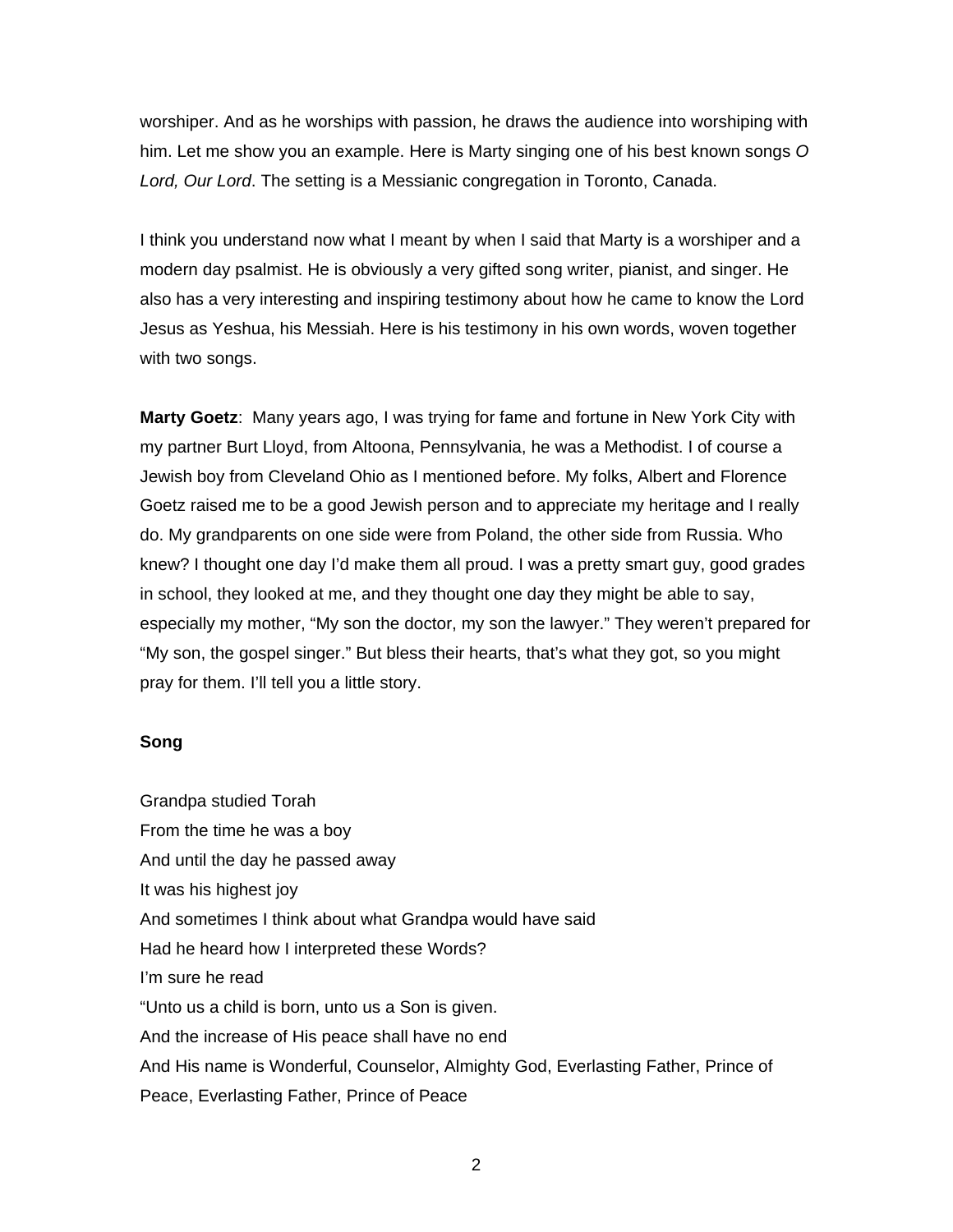As a young man I would meet some people who would claim The Prince of Peace already came, Yeshua was His name But that is not what I'd been taught I thought "How could that be?" 'Til one day by grace He found a place for His peace to reign in me Unto us a child is born, unto us a Son is given And the increase of His peace shall have no end And His name is Wonderful, Counselor, Almighty God, Everlasting Father, Prince of Peace, Everlasting Father, Prince of Peace What He has spoken He has done When the fullness of the time had come A virgin girl brought forth a Son called Emmanuel He's with us now as He was then Bringing peace on earth good will to men For Unto us in Bethlehem has come a King Who will come again Unto us a child is born, unto us a Son is given And the increase of His peace shall have no end And His name is Wonderful, Counselor, Almighty God, Everlasting Father, Prince of Peace, Everlasting Father, Prince of Peace, Everlasting Father, Prince the Prince of Peace

Well, I told you about my partner, Burt, and I didn't finish the story quite. We had this act that we, I don't know if you've ever heard it, but we used to work in a place called the Borscht Belt. Do you know what the Borscht Belt is? Do you know what Borscht is? It's a beet soup, it's very nice, put a little sour cream on it. But it's the area in New York where a lot of the specially Jewish comics and singers got their start, and some of them got their finish there. You don't know when you go there which one you are. But Burt and I, I went to college in Pittsburgh, Pennsylvania, to a place called Carnegie-Mellon after I left Cleveland, Ohio, and there I might this fellow Burt. And he also did some work with a fellow named Mr. Rogers, have you ever heard of Mr. Rogers here? He did some work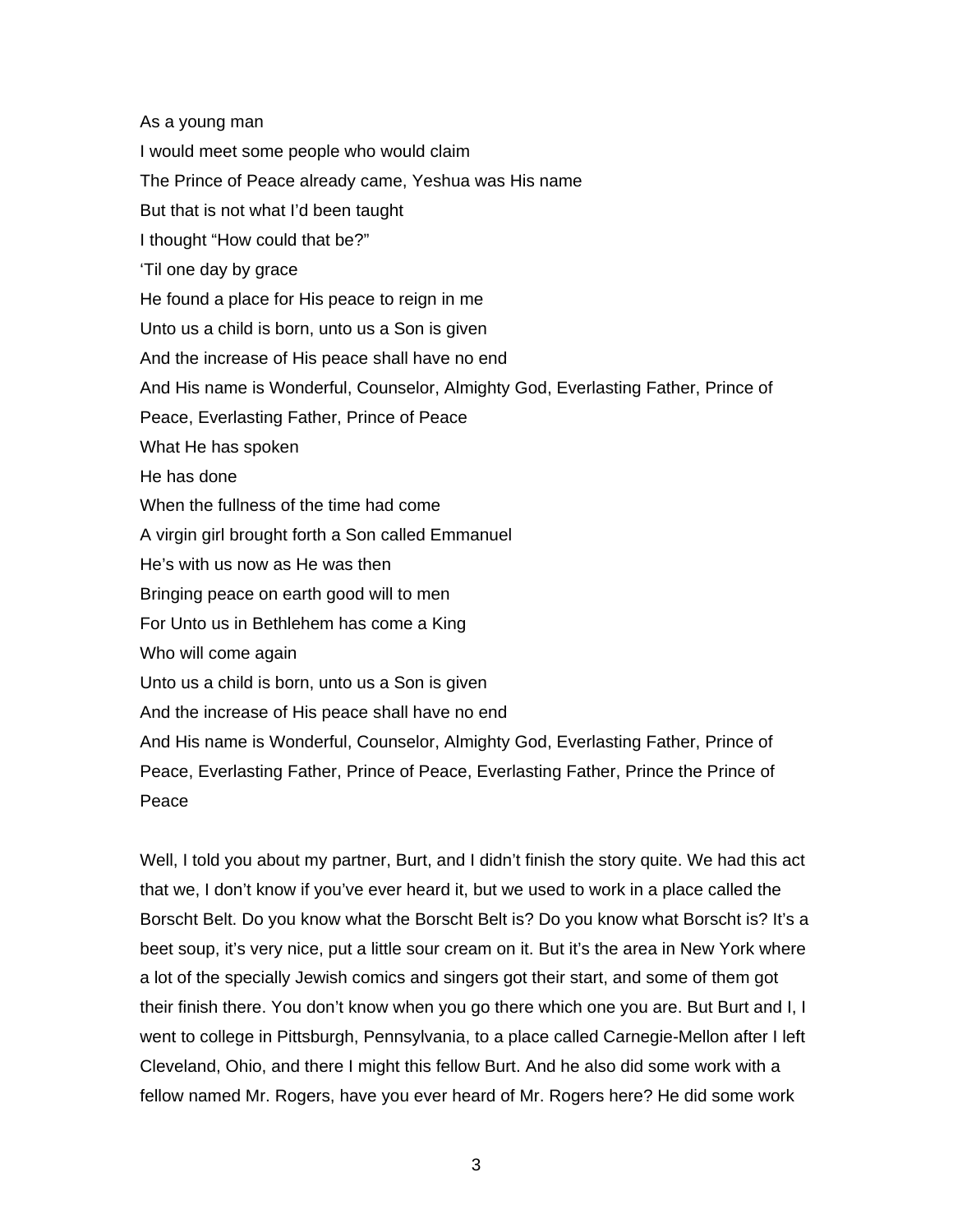with Mr. Rogers, because we met Mr. Rogers through a fellow named Don Brockett, who was Chef Brockett on Mr. Rogers. And I don't know if you were watching when I was on but I played Smoky Bear on Mr. Rodgers once, maybe you recognize me, I don't know. But I was following Burt around because as I said, he was a nice, religious boy. But when he became born-again he became intolerable.

So, what has been called the "bummer in the borscht belt" which is a bunch of hotels that we used to play. And we got all around there and played everywhere up there. And we thought we were gonna be together forever, but then when this happened, I just had to get away from him because he had friends that were talking to me about this Jesus. And I used to tell them I'm Jewish I don't believe in Jesus. I really couldn't tell them why, but I knew I didn't. So his friends would follow me around, I said, this is ridiculous, so I broke up the act, and I went and I played in piano bars. Like you know, saloons, and things like that, and his friends would come in after church and they would sit in the piano bar, they'd listen to me play, they'd order one coke and five straws and have a great old time. And after I'd finish they'd all come up to me and say, "We're praying for you, God has a perfect wonderful plan for your life." And I said "Yeah, yeah, yeah." And it got too much so I said, I gotta get away from these crazy people, I gotta go somewhere where people are normal, people are not nuts like this. Meshugeneh, is the word for it, a little crazy, it's a Yiddish word.

And so I went as far away as I could get to a sane place. I moved to California. And there, one of Burt's friends had already moved out there and one day she said, "Would you like to go to the beach?" And I said, "That would be nice." She said, "There's some people gathered there at the beach, I'd like to take you there." So I went to the beach. Well, I went there and there just happened to be a guy named Hal Lindsey there preaching on the beach. You've heard of him, I could tell. And he was preaching. He wrote a book called the *Late Great Planet Earth*, and he's preaching on the beach, and I listened to it, and what I didn't tell anybody was I had been reading the Bible. It was one of those little tiny Bibles the "O ye of little faith" Bibles that you can tuck in your pocket there. Because these people, even though I was very angry about what they were telling me, they did provoke me. They did get me thinking. And I thought, "I'm gonna read this Bible, I'm gonna find out for myself." So I had been reading about Jesus, about what I found out later, He had a Hebrew name, Yeshua. His name actually means salvation.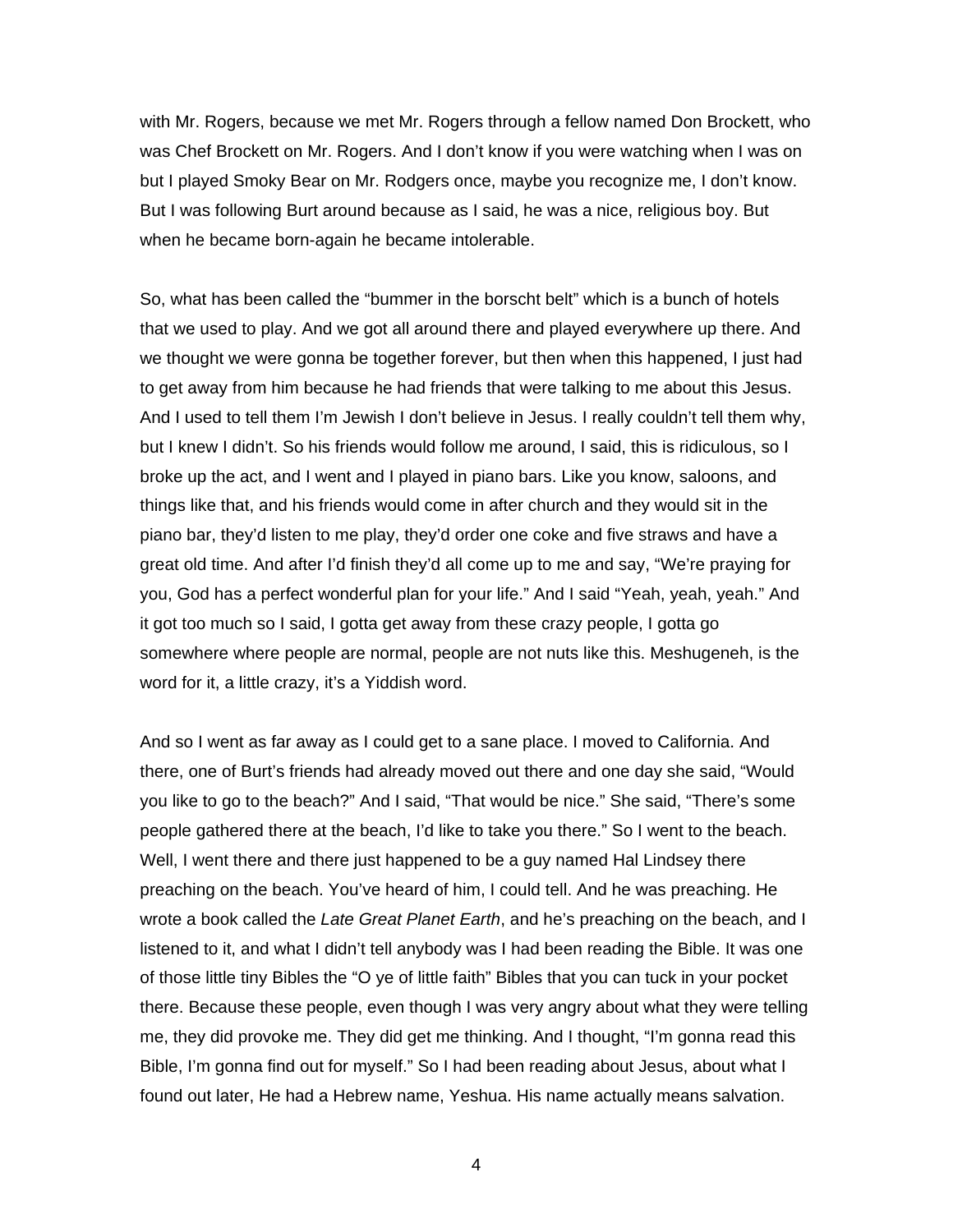And of course, we had heard of Jesus Christ because Mr. and Mrs. Christ had a little boy named Jesus, you remember that story. But we found out that that's his title that's not his name at all. His name is Mashiach, his title is Mashiach, Messiah. So, I found this out later, but there on the beach I was just listening to all these people. And I was like this "This is very nice for them but I'm not gonna believe it even if I believe this stuff I'm not gonna believe like they do, because I don't wanna be one of those born-again people. So I'm gonna sit here and I'm enjoy the music, enjoy the sunshine, enjoy the beach, and whatever."

But he brought up a guy at the end and this guy did something called communion, and when he took the bread for the communion, he said "Baruch atah adonai, eloheynu melech ha-olam, boray, p'ri ha-adamah." And I thought "Oy" Which being interpreted is, Oy. And then he did the wine, he said the words, "Baruch atah adonai, eloheynu melech ha-olam, borai p'ri hagafen", who creates the fruit of the vine." And I thought "Oy Vey!" which being interpreted is, "Get me outta here!" basically.

And so after that was over and I was thoroughly confused, they took me to this place, this place called, it's called the Vineyard Christian fellowship. And it had a fellow there named Ken Gullikson, and he came from a place called Calvary Chapel, which had a rabbi named Chuck Smith. We used to say 'Huck Smith, basically, and he wasn't a rabbi he was a pastor. But this fellow Ken had rosy red cheeks, blonde hair, blue eyes, Gullikson. And I thought immediately I walked into this place where they took me and I thought, "He's not Jewish" but he preached this message, and I don't remember really even what he said, tell you the truth, but something stirred in my heart, something got to my kishkes. That means my guts. And all these things that I had been reading about Jesus being a son of Abraham, a son of David, how He celebrated the Feast of Tabernacles, and He celebrated Passover, pesach. He actually, he was a better Jew than I was, that was the problem. So I thought, I can't reject him on the basis of not being Jewish, so I listened to this message and at the end something moved upon me. I've come to learn now it was the ruach ha-kodesh, the Holy Spirit. I found myself walking forward. They gave me a Bible. I confessed that I was a sinner, and they said congratulations, you're born again! To which I said, "Oy-double-vey!" Which being interpreted is, "I can never go home and tell my family about this." Well I eventually did and I told my family about it. And some of the words you're gonna hear in this next song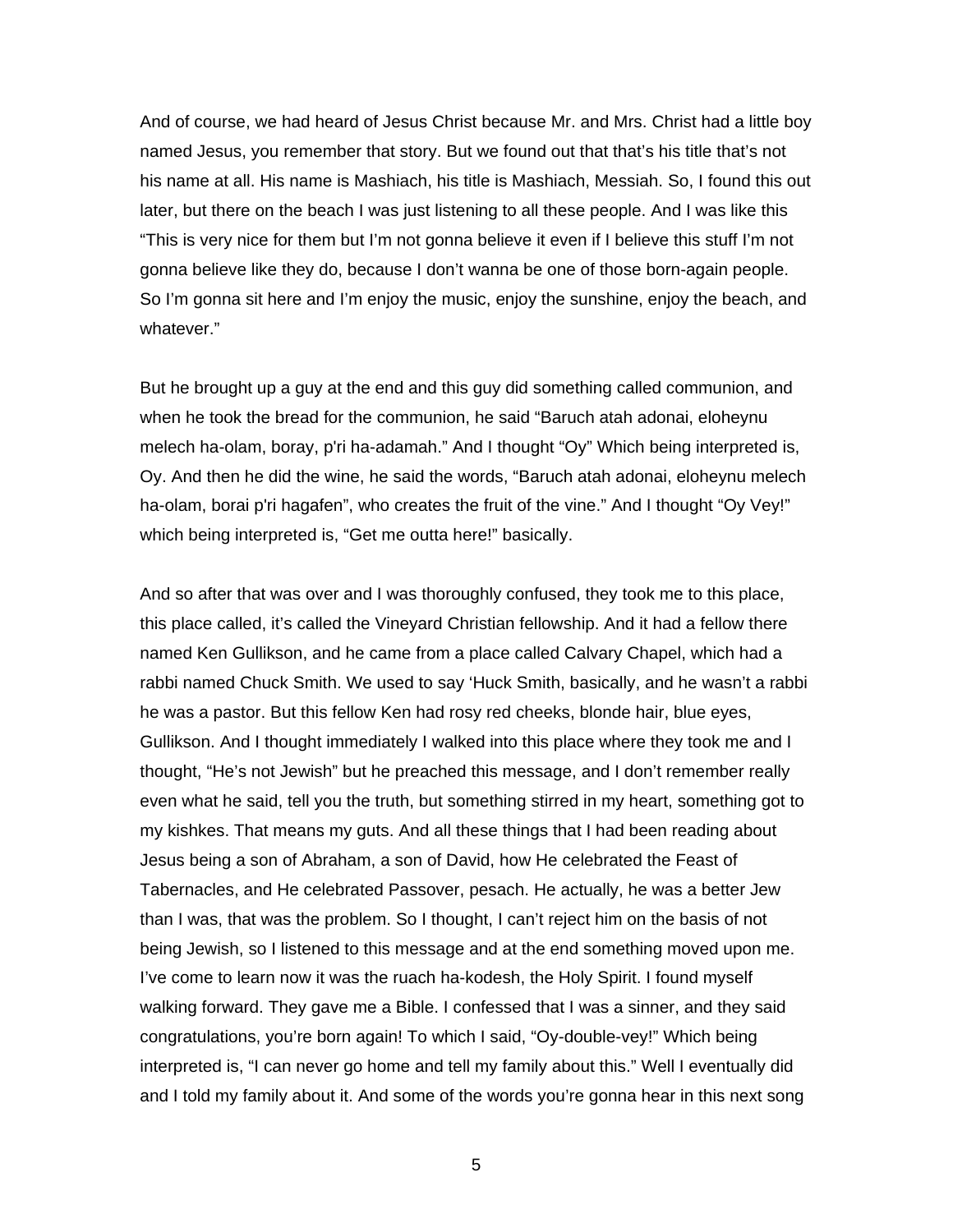are their response to what I said. And when I sing this song, I hope no one will be offended by it, or put off by it. It sounds like I might be making fun of my heritage, but I'm not, I'm having fun with it. Because the truth is, my heritage, I found out, as a Jewish person, is to bring the message of Yeshua. And I found out that being born again is a very Jewish thing to do. They actually call it being born from above, or being born anew. So we're gonna sing a little song here, you might recognize some of the rituals that we're talking about, and I hope you'll enjoy hearing it and I hope you'll understand what we're trying to covey to you.

## **Song**

I had a Bar Mitzvah when I was thirteen Greatest Bar Mitzvah that you've ever seen. The temple on the corner of Mayfield and Lee Was filled with my friends and my family All of them as proud can be, With catering far as the eye could see, Complete with a chopped liver statue of me.

Now they ask me how I can go so wrong And why all of a sudden I'm singing this song, They say "Son you're deserting your fathers of old, So why don't you just come back to the fold, You're such a nice boy or weren't you told That when you were born they broke the mold So whaddya need with this stuff ya been sold?"

But it's a far, far better thing that I do, Than I have ever done, When I believed what they said was true That Yeshua is God's only son Well I've done many things and I don't do a few But this one thing I do makes Me a Jew Born Anew, Yes, through and through I'm a Jew Born Anew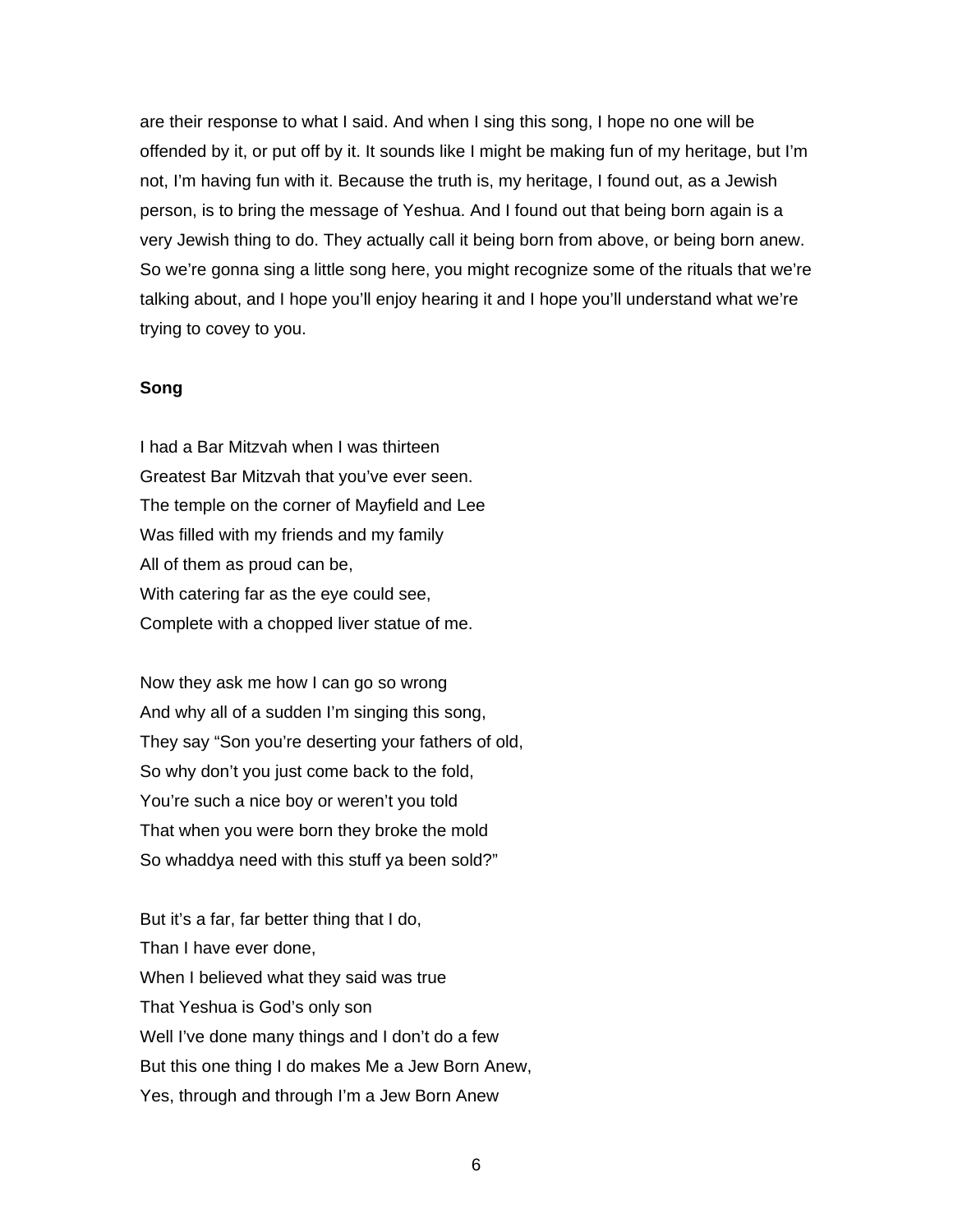So Hallelujah to Yeshua from a Jew, who never knew ya, Could come to die for a schmo like I was, Just so I could win the prize and be with my Messiah in the skies! They say on Bar Mitzvah day I became a man, I've tried to live that way, done the best that I can

But I've been worried since way back when 'Cause I've never done anything great since then, And though I could live 'til a hundred and ten And never have need of a fountain pen, I might never succeed in the sight of men, And they won't let me get Bar Mitzvah again!

But it's a far, far better thing that I do, Than I have ever done, When I believed what they said was true That Yeshua is God's only Son Well I've done many things And I don't do a few But this one thing I do makes Me a Jew Born Anew, Yes, through and through I'm a Jew Born Anew

So Hallelujah to Yeshua From a Jew who never knew ya', Could come to die for a real schlemiel When I couldn't tell you were the long awaited Holy One of Israel!

**Dr. Reagan**: Can there be any doubt that God is working wondrously among the Jewish people? Can there be any doubt that this is just one of the many signs that we are truly living in the end times? I want to conclude by expressing my appreciation to Marty Goetz